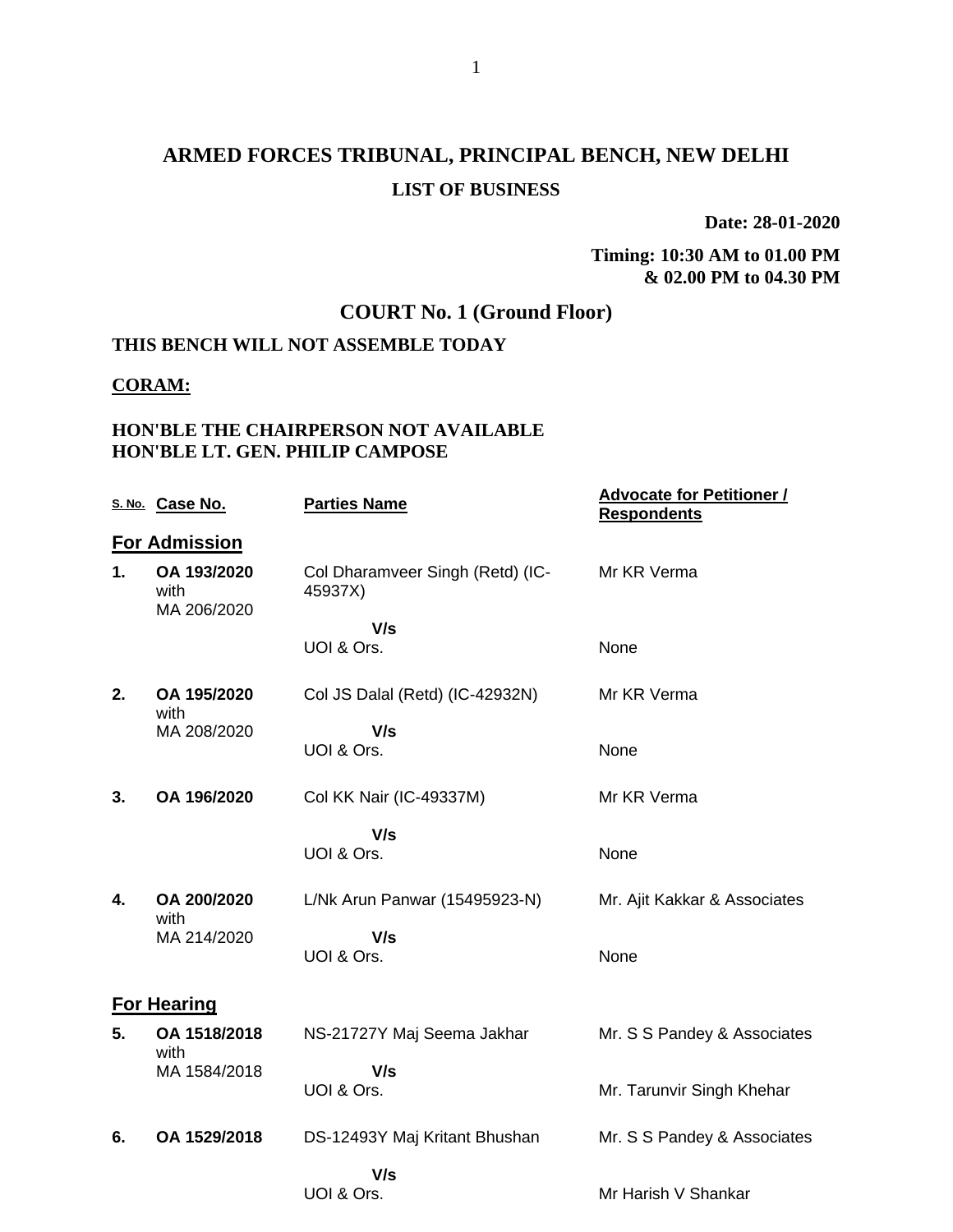| 7. | OA 647/2019                         | Lt Col Ashish Khanna (IC 65008 A)                  | Mr SS Pandey & Associates             |
|----|-------------------------------------|----------------------------------------------------|---------------------------------------|
|    |                                     | V/s<br>UOI & Ors.                                  | Mr. Anil Gautam                       |
| 8. | OA 976/2019<br>with<br>MA 1640/2019 | Lt Col Jessintha Elanjikal Dominic (NR<br>19801 W) | Mr Sunil Sachdeva & Brijesh<br>Tiwari |
|    |                                     | V/s                                                |                                       |
|    |                                     | UOI & Ors.                                         | Mr. $S$ D Windlesh for R 1 & 2        |
| 9. | OA 2069/2019<br>with                | Col RS Dudee (Retd) IC-47908F)                     | Mr K R Verma                          |
|    | MA 2974/2019                        | V/s                                                |                                       |
|    |                                     | UOI & Ors.                                         | Mr. S P Sharma                        |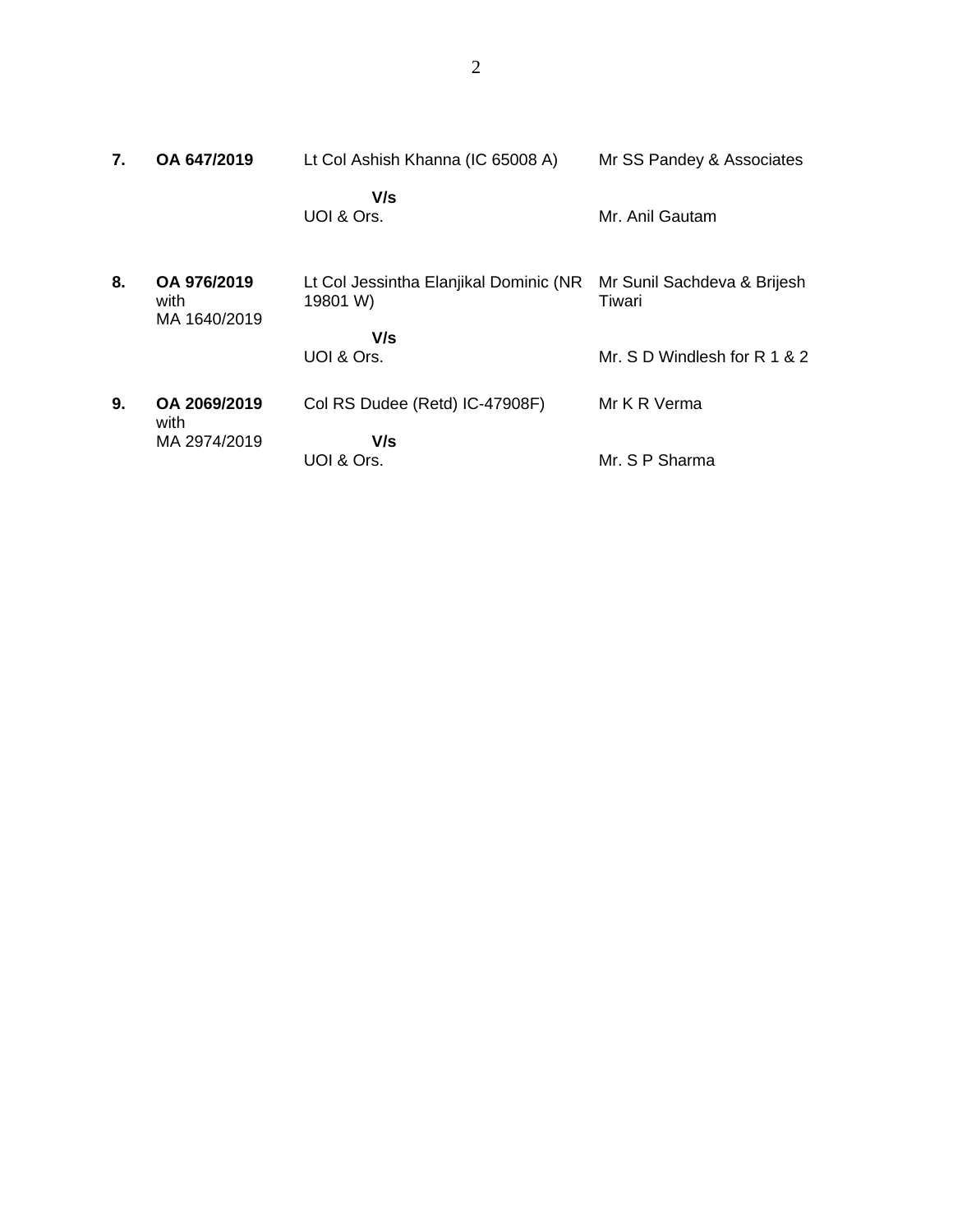# **ARMED FORCES TRIBUNAL, PRINCIPAL BENCH, NEW DELHI LIST OF BUSINESS**

**Date: 28-01-2020**

**Timing: 10:30 AM to 01.00 PM & 02.00 PM to 04.30 PM**

## **COURT No. 2 (Ground Floor)**

#### **CORAM:**

#### **HON'BLE MS. JUSTICE SUNITA GUPTA HON'BLE AIR MARSHAL B.B.P. SINHA**

|    | S. No. Case No.                              | <b>Parties Name</b>                                                                        | <b>Advocate for Petitioner /</b><br><b>Respondents</b> |
|----|----------------------------------------------|--------------------------------------------------------------------------------------------|--------------------------------------------------------|
|    | For Judgement                                |                                                                                            |                                                        |
| 1. | OA 1234/2017                                 | Sub Satya Prasad Nawani                                                                    | Mr SS Pandey & Associates                              |
|    |                                              | V/s<br>UOI & Ors.                                                                          | Mr V Pattabhi Ram                                      |
|    | <b>For Directions</b>                        |                                                                                            |                                                        |
| 2. | MA 669/2019<br>ın<br>OA Appeal)<br>1934/2017 | No.15218119H Ex Gnr Anil Kumar<br>Solanky (In Jail) Thru his Father<br>Mr. Ram Pal Solanky | Mr. Romil Pathak & Amit<br>Kumar                       |
|    |                                              | V/s<br>UOI & Ors                                                                           | Dr. Vijendra Singh Mahndiyan                           |
|    | <b>For Admission</b>                         |                                                                                            |                                                        |
| 3. | OA 1660/2019<br>with<br>MA 2598/2019         | Ex Sep Vinod Kumar Thapa<br>$(13748461 - M)$                                               | Ms. Pallavi Awasthi                                    |
|    |                                              | V/s<br>UOI & Ors.                                                                          | Mr. V S Tomar                                          |
| 4. | OA 1661/2019                                 | JC-375010K Ex Hony Sub Maj Prem<br>Singh                                                   | Mr. Ajit Kakkar & Associates                           |
|    |                                              | V/s<br>UOI & Ors.                                                                          | Mr. Neeraj, Sr. CGSC                                   |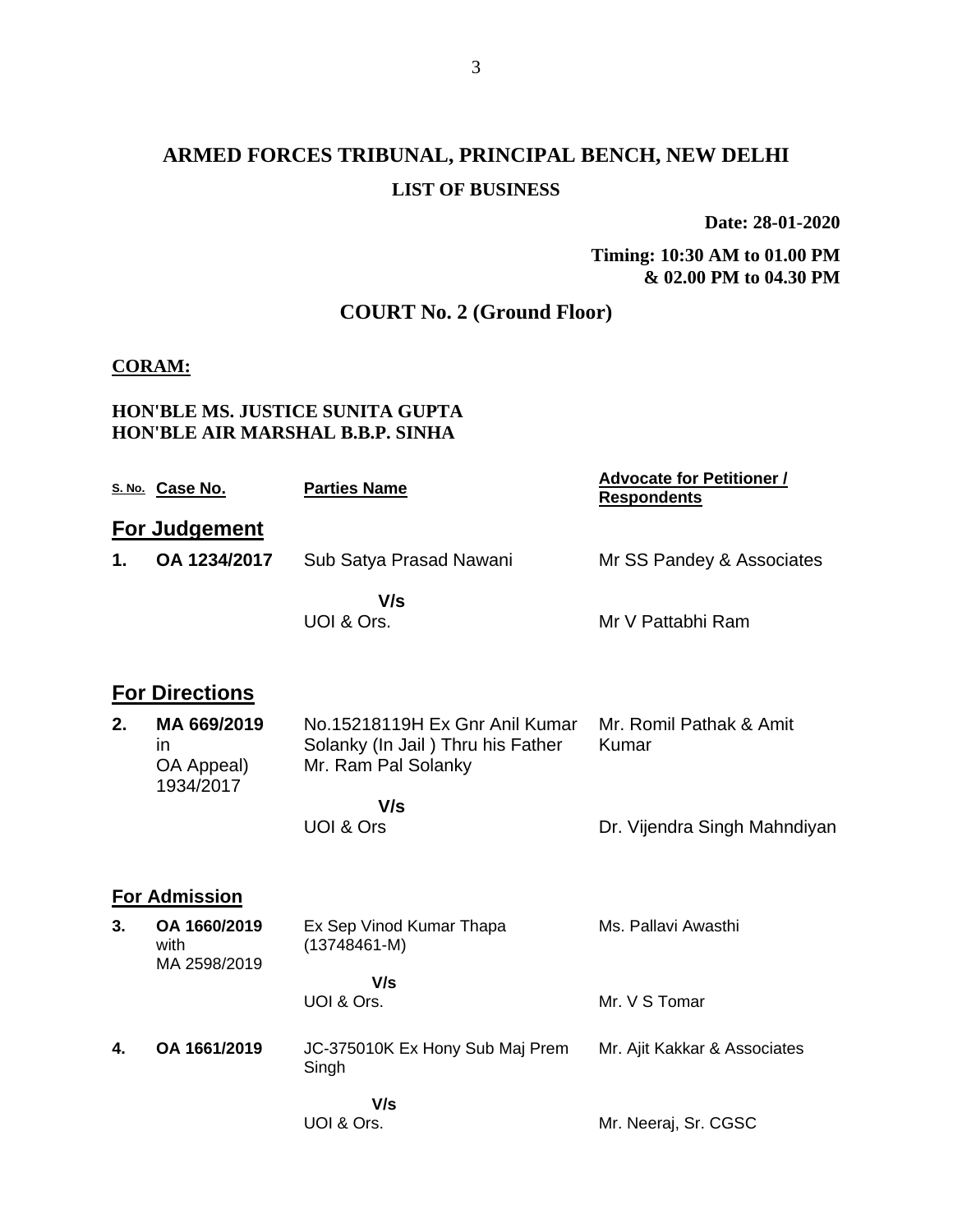| 5.  | OA 1663/2019                       | No. 23086 Gp Capt A S Kumaran<br>(Retd.)                            | Mr. Baljeet Singh                      |
|-----|------------------------------------|---------------------------------------------------------------------|----------------------------------------|
|     |                                    | V/s<br>UOI & Ors.                                                   | Mr. K K Tyagi                          |
| 6.  | OA 1666/2019                       | No. 765434 Ex Sgt Arun Pratap Singh<br>Chauhan                      | Mr. Baljeet Singh & Deepika<br>Sheoran |
|     |                                    | V/s<br>UOI & Ors.                                                   | Mr. K K Tyagi                          |
| 7.  | OA 2095/2019                       | No. 14929143-P Hav/PA Bonthu Raju                                   | Mr. Indra Sen Singh/Abhishek<br>Singh  |
|     |                                    | V/s<br>UOI & Ors.                                                   | Mr. S P Sharma                         |
| 8.  | OA 2099/2019                       | Nb Sub (PA) S Mohan (JC 672026 H)                                   | Mr Indra Sen Singh & Abhishek<br>Singh |
|     |                                    | V/s<br>UOI & Ors.                                                   | Mr. V Pattabhi Ram                     |
| 9.  | OA 2325/2019<br>with               | No. 14611963-A Ex Hav Sudhir Kumar Mr. Virender Singh Kadian        |                                        |
|     | MA 3222/2019                       | V/s<br>UOI & Ors.                                                   | Mr. Prabodh Kumar                      |
| 10. | OA 2326/2019<br>with               | Ex Rect Kalicharan (6945583-P)                                      | Mr. Ved Prakash                        |
|     | MA 3223/2019                       | V/s<br>UOI & Ors.                                                   | Mr. V S Tomar                          |
| 11. | OA 199/2020<br>with<br>MA 213/2020 | Smt. Mani Kala Devi W/O Late Amar<br>Bahadur Malla (Ex Rfn 5735221) | Ms. Pallavi Awasthi                    |
|     |                                    | V/s<br>UOI & Ors.                                                   | None                                   |
| 12. | OA 201/2020                        | Ex HFL (MWO) K K S Khirwar<br>(655549)                              | Ms. Jagrati Singh                      |
|     |                                    | V/s<br>UOI & Ors.                                                   | None                                   |
|     |                                    | <b>For Hearing (Pleadings not complete)</b>                         |                                        |
| 13. | OA 665/2017<br>with                | Ex Sgt Ramesh E                                                     | Mr. Praveen Kumar                      |
|     | MA 565/2017                        | V/s<br>UOI & Ors.                                                   | Mr Ashok Chaitanya                     |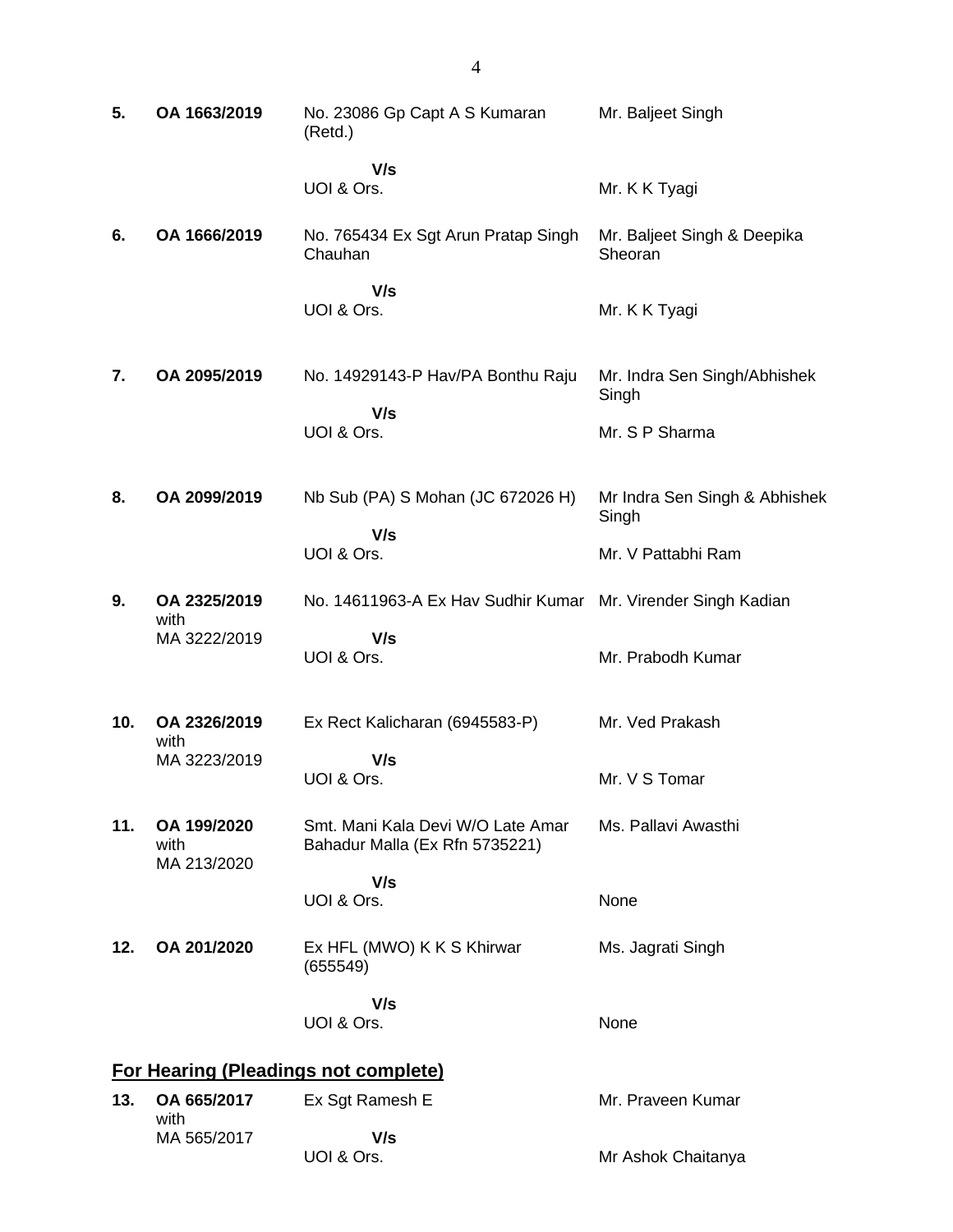| 14. | OA 1699/2018                          | Capt Prabhat Pandey (IC-80828K)                           | Mr. Ajit Kakkar                  |
|-----|---------------------------------------|-----------------------------------------------------------|----------------------------------|
|     |                                       | V/s<br>UOI & Ors.                                         | Mr. V S Tomar                    |
| 15. | OA 1875/2018<br>with<br>MA 2068/2018, | IC-47366H Col Manish Kumar<br>Chakraborty (Retd.)         | Mr. Mohammed Mujeeb              |
|     | 667/2019 &<br>668/2019                | V/s<br>UOI & Ors.                                         | Mr. Tarunvir Singh Khehar        |
| 16. | OA 36/2019<br>with<br>MA 406/2019     | No 17542A Sqn Ldr Suresh Kumar<br>Kapoor (Retd) & Ors.    | Mr. Anil Srivastava & Associates |
|     |                                       | V/s<br>UOI & Ors.                                         | Mr. Ashok Chaitanya              |
| 17. | OA 156/2019<br>with<br>MA 567/2019    | Ex Sgt Rahul Kumar Mishra (No<br>775566-S)                | Mr Virender Singh Kadian         |
|     |                                       | V/s<br>UOI & Ors.                                         | Ms. Jyotsna Kaushik              |
| 18. | OA 415/2019<br>with<br>MA 975/2019    | Sep Sube Ram Balmiki (Retd) (No<br>4245146F)              | Mr. Mohan Kumar & Associates     |
|     |                                       | V/s<br>UOI & Ors.                                         | Ms. Jyotsna Kaushik              |
| 19. | OA 426/2019<br>with<br>MA 988/2019    | Ex Sgt Gagan Behari Panda (No<br>739624)                  | Mr Virender Singh Kadian         |
|     |                                       | V/s<br>UOI & Ors.                                         | Mr. Y P Singh                    |
| 20. | OA 427/2019<br>with<br>MA 989/2019    | No 778967S Ex Sgt Chandra Mani<br>Swain                   | Mr. VS Kadian                    |
|     |                                       | V/s<br>UOI & Ors.                                         | Mr. Harish V Shankar             |
| 21. | OA 589/2019                           | No. 14541136-X Ex Hony Nb Sub Ram Mr. S M Dalal<br>Kishan |                                  |
|     |                                       | V/s<br>UOI & Ors.                                         | Mr. J S Rawat                    |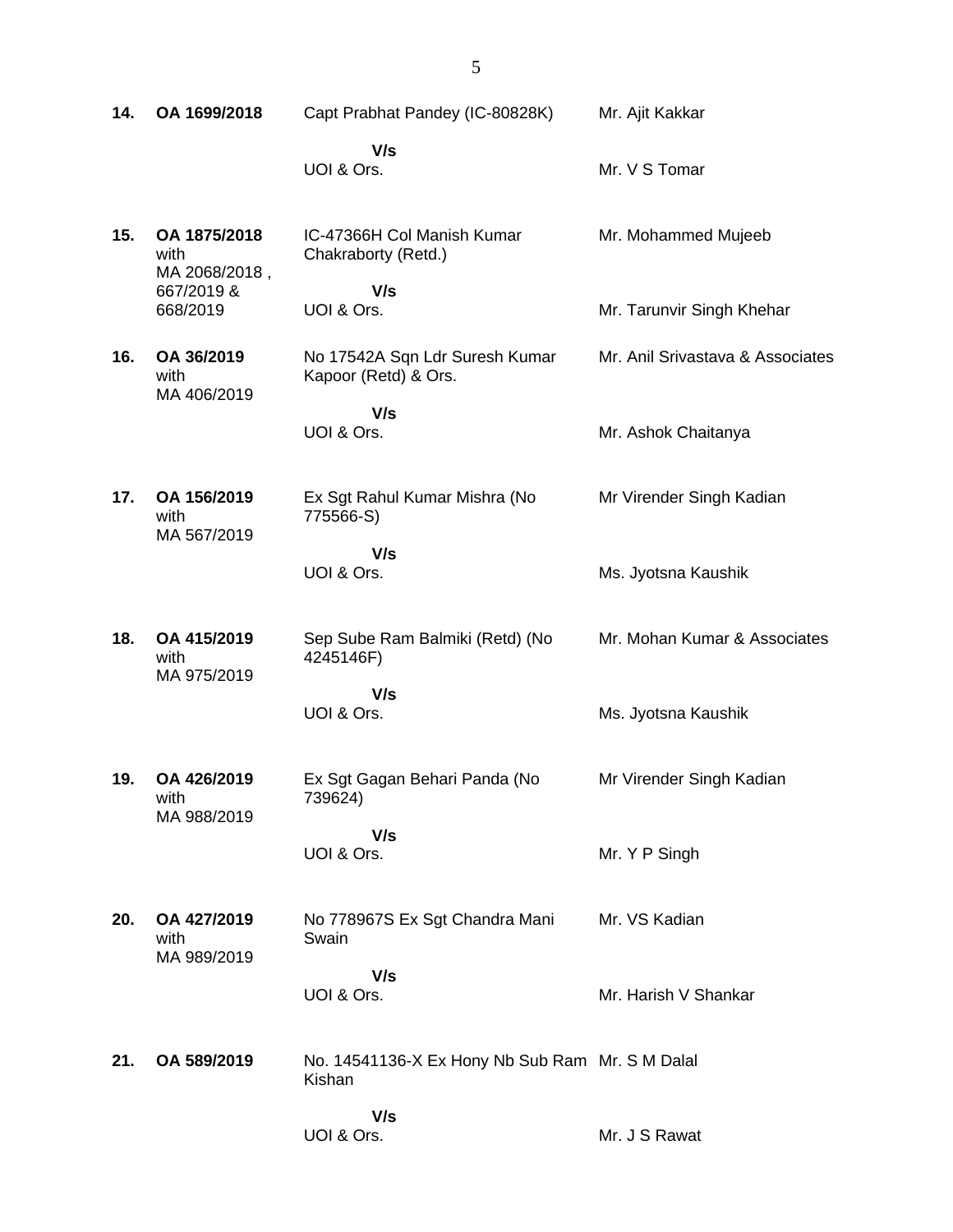| 22. | OA 824/2019<br>with                 | Cdr Umesh Ridhi (05709-Z)                                                                | Mr. Pranav Chadha              |
|-----|-------------------------------------|------------------------------------------------------------------------------------------|--------------------------------|
|     | MA 2389/2019                        | V/s<br>UOI & Ors.                                                                        | Mr Harish V Shankar            |
|     | <b>Part Heard</b>                   |                                                                                          |                                |
| 23. | OA 1477/2018                        | IC-46298N Col Mukul Dev                                                                  | Mr. Rajiv Manglik              |
|     |                                     | V/s<br>UOI & Ors.                                                                        | Mr. Karan Singh Bhati, Sr CGSC |
|     | <b>For Execution</b>                |                                                                                          |                                |
| 24. | MA 1086/2019<br>in.<br>OA 1050/2016 | Smt Gulkandi Devi W/o No 1256219F<br>Late Ex Hav Clerk Faqir Chand                       | Mr. JP Sharma & Associates     |
|     |                                     | V/s<br>UOI & Ors                                                                         | Mr. Prabodh Kumar              |
| 25. | MA 1788/2019<br>in.<br>OA 117/2018  | Ex Hony Nb Sub Hanuta Ram Nain (<br>No 6889990)                                          | Mr. AK Trivedi & Associates    |
|     |                                     | V/s<br>UOI & Ors                                                                         | Mr. Ashok Chaitanya            |
| 26. | MA 2078/2019<br>in                  | No. 1278324-X Ex Hav (Hony Nb Sub) Mr. Virender Singh Kadian<br><b>Bahadur Ram Tamta</b> |                                |
|     | OA 1940/2018                        | V/s<br>UOI & Ors.                                                                        | Mr. Prabodh Kumar              |
| 27. | MA 2079/2019<br>ın                  | No. 14350264-M Ex Hav (Hony Nb<br>Sub) Ram Babu Sharma                                   | Mr. Virender Singh Kadian      |
|     | OA 1931/2018                        | V/s<br>UOI & Ors.                                                                        | Mr. Prabodh Kumar              |
| 28. | MA 2080/2019<br>ın                  | Ex Hav Punya Pratap Singh (No<br>9511896 H)                                              | Mr US Maurya                   |
|     | OA 1821/2018                        | V/s<br>UOI & Ors                                                                         | Mr. S P Sharma                 |
|     | <b>Miscellaneous</b>                |                                                                                          |                                |
| 29. | RA 26/2018<br>with MA 595/2018      | No. 13767032F Hav Surinder Singh                                                         | Ms. Archana Ramesh             |
|     | in<br>OA 555/2016                   | V/s<br>UOI & Ors.                                                                        | Mr YP Singh                    |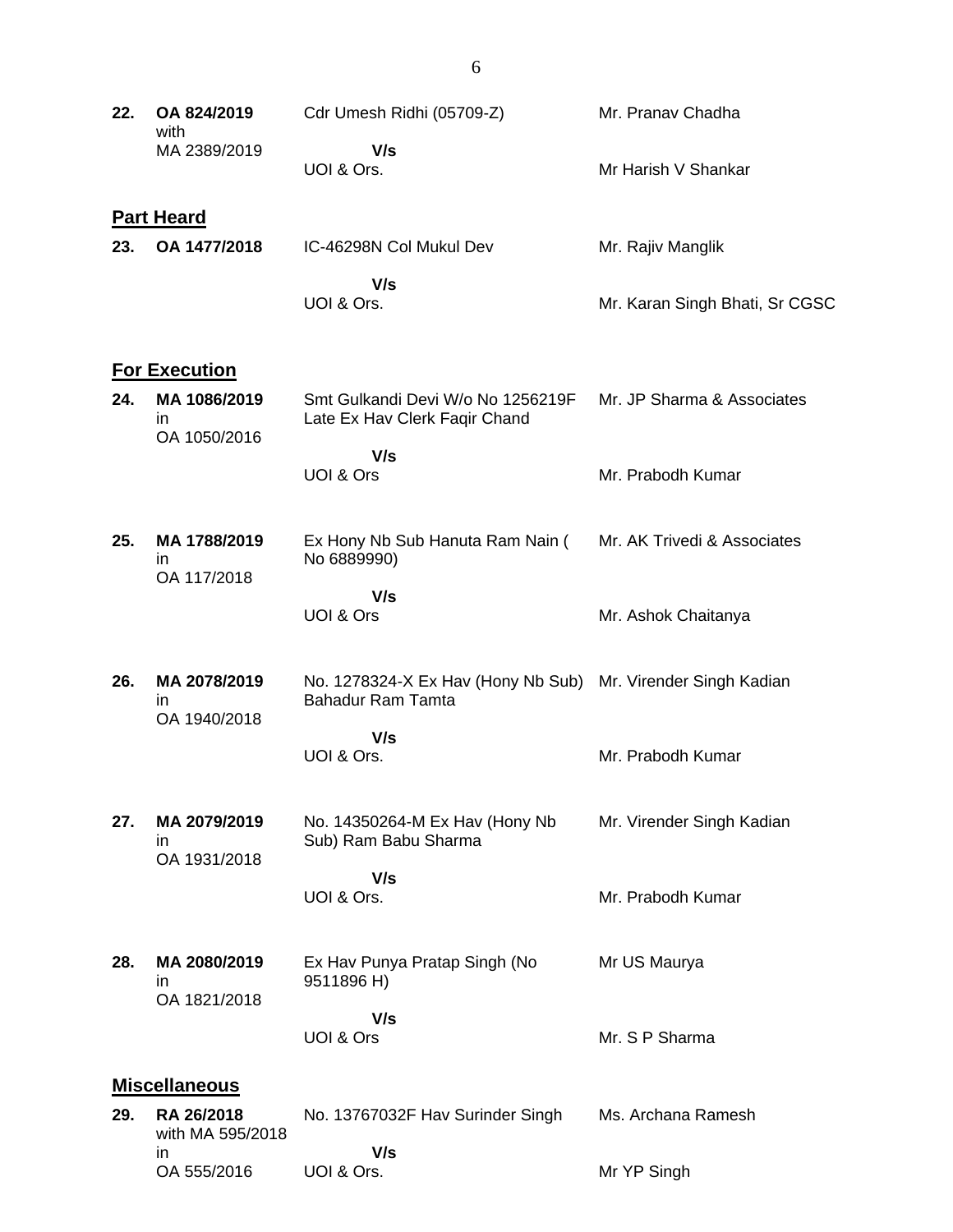| 30. | MA 215/2020<br>in.<br>OA 782/2018 | Ex CPO Ranjan Kumar Das (166324-<br>K)       | Mr. Umesh Sharma                                                                                            |
|-----|-----------------------------------|----------------------------------------------|-------------------------------------------------------------------------------------------------------------|
|     |                                   | V/s<br>UOI & Ors.                            | Mr. Shyam Narayan                                                                                           |
| 31. | MA 216/2020<br>in.                | <b>JWO Darshan Kumar Arora &amp; Ors</b>     | Mr Umesh Sharma                                                                                             |
|     | OA 1467/2018                      | V/s<br>UOI & Ors                             | Mr. Harish V Shankar                                                                                        |
|     |                                   | <b>For Hearing (Pleadings are completed)</b> |                                                                                                             |
| 32. | OA 589/2015                       | Ex JWO Gian Chand Drolia                     | Mr. J R Rana                                                                                                |
|     |                                   | V/s<br>UOI & Ors.                            | Mr Prabodh Kumar for R 1-4, Mr<br>SK Bharti & Kumkum Bhatt for<br>R-5 and Mr. Santosh Kumar<br>Rout for R-6 |
| 33. | OA 425/2017                       | Ex Sgt Anand Kumar Bangarwa                  | Mr. V S Kadian                                                                                              |
|     |                                   | V/s<br>UOI & Ors.                            | Mr Satya Ranjan Swain                                                                                       |
| 34. | OA 907/2017                       | Ex Sub Ammer Singh Thapa                     | Mrs. Sangeeta Tomar                                                                                         |
|     |                                   | V/s<br>UOI & Ors.                            | Mr Satya Ranjan Swain for R 1-5<br>& Ms. Anjali Vohra for R-6                                               |
| 35. | OA 1844/2018                      | Ex Hony Nb Sub Banwari Lal (No<br>1282652)   | Mr. AK Trivedi & Associates                                                                                 |
|     |                                   | V/s<br>UOI & Ors.                            | Mr. J S Yadav for R 1-3 & Dr.<br>Vijendra Singh Mahndiyan for<br>PCDA (P)                                   |
|     | <b>For Final Hearing</b>          |                                              |                                                                                                             |
| 36. | OA 446/2017                       | Lt Col Sunil Dutta                           | Mr. Rajiv Manglik                                                                                           |
|     |                                   | V/s<br>UOI & Ors.                            | Mr. V Pattabhi Ram for R 1-3, Dr<br>SP Sharma for R-4                                                       |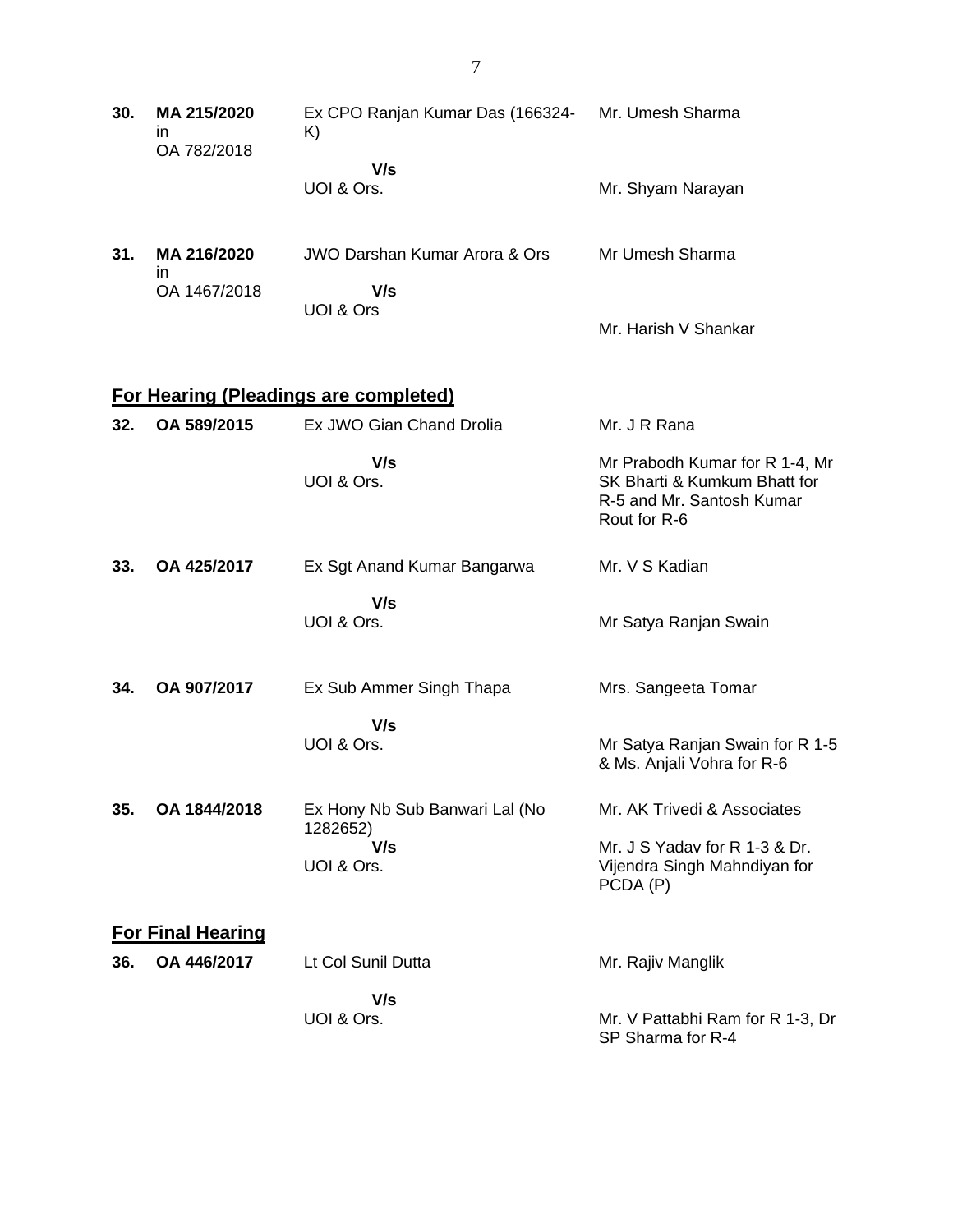### **THIS BENCH WILL NOT ASSEMBLE TODAY**

### **CORAM:**

#### **HON'BLE MS. JUSTICE SUNITA GUPTA HON'BLE LT. GEN. PHILIP CAMPOSE**

|    | S. No. Case No.    | <b>Parties Name</b> | <b>Advocate for Petitioner /</b><br><b>Respondents</b> |
|----|--------------------|---------------------|--------------------------------------------------------|
|    | <b>For Hearing</b> |                     |                                                        |
| 1. | OA 170/2017        | Lt Col D Y Sharma   | Mr. I S Singh/Abhishek Singh                           |
|    |                    | V/s<br>UOI & Ors.   | Dr Vijendra Singh Mahndiyan                            |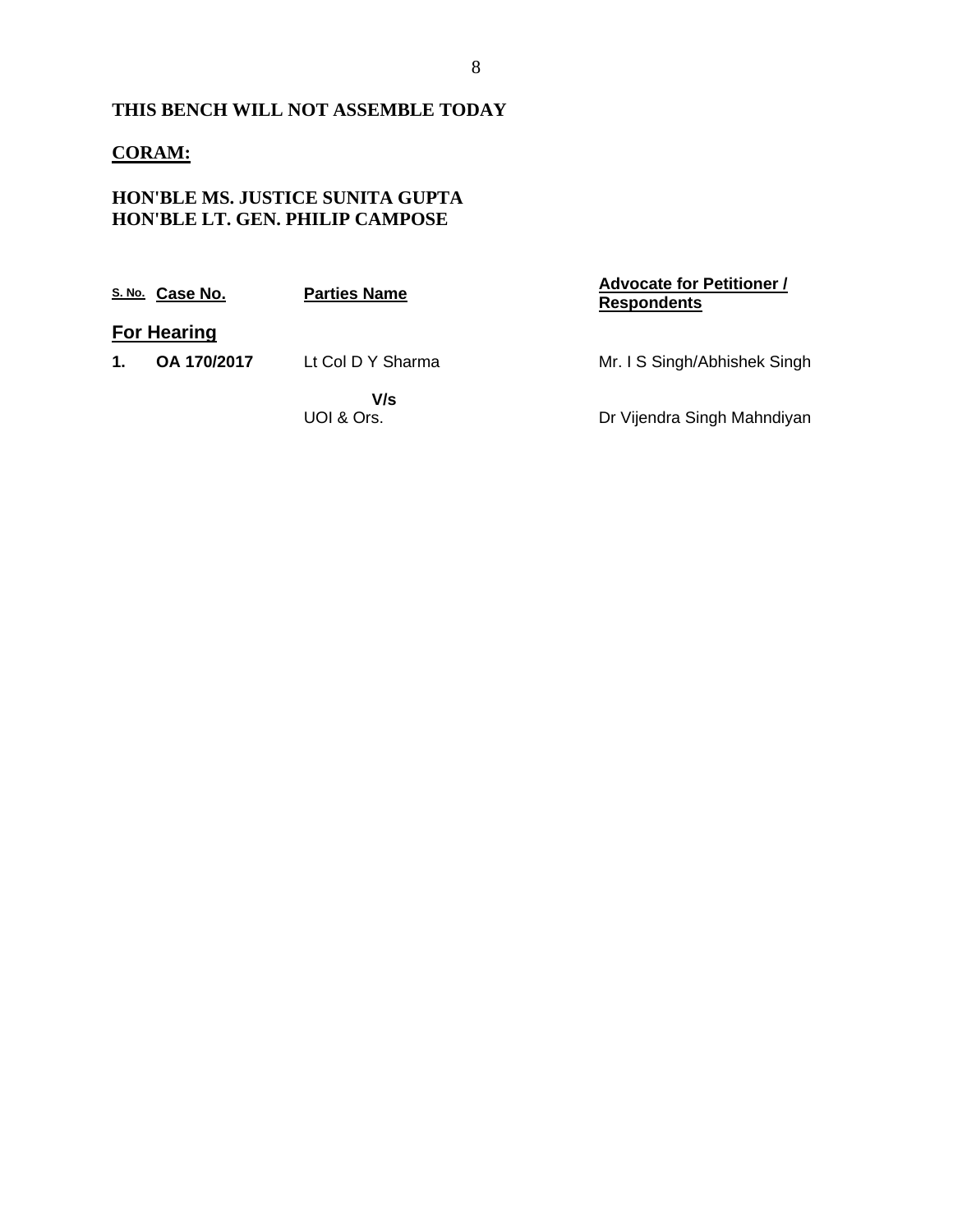# **ARMED FORCES TRIBUNAL, PRINCIPAL BENCH, NEW DELHI LIST OF BUSINESS**

**Date: 28-01-2020**

**Timing: 11:00 AM**

### **PRINCIPAL REGISTRAR COURT**

|    | S. No. Case No.                 | <b>Parties Name</b>                            | <b>Advocate for Petitioner /</b><br><b>Respondents</b> |
|----|---------------------------------|------------------------------------------------|--------------------------------------------------------|
|    | <b>For Appearance/Direction</b> |                                                |                                                        |
| 1. | OA 466/2019<br>with             | Ex JWO Sudhir Kumar (NO 684548L)               | Mr Praveen Kumar                                       |
|    | MA 1026/2019                    | V/s<br>UOI & Ors.                              | Mr. Niranjan Das                                       |
| 2. | OA 595/2019<br>with             | SL-4236M Lt Col Thomas PS (Retd)               | Mr. IS Yadav                                           |
|    | MA 1166/2019                    | V/s<br>UOI & Ors.                              | Dr. Vijendra Singh Mahndiyan                           |
| 3. | OA 805/2019                     | Col (TS) Subhash Sehgal (Retd) (IC<br>44814 Y) | Mr Virender Singh Kadian                               |
|    |                                 | V/s<br>UOI & Ors.                              | Mr. Tarunvir Singh Khehar                              |
| 4. | OA 1145/2019<br>with            | Hav Raj Kumar (Retd) (No 9214066 Y)            | Mr Virender Singh Kadian                               |
|    | MA 1861/2019                    | V/s<br>UOI & Ors.                              | Mr. Shyam Narayan                                      |
| 5. | OA 1161/2019                    | IC-40069M Col Randhir Singh Joon<br>(Retd.)    | Mr. Virender Singh Kadian                              |
|    |                                 | V/s<br>UOI & Ors.                              | Mr Shyam Narayan                                       |
| 6. | OA 1162/2019                    | Ex Sgt Vimal Kumar Singh (No<br>742271)        | Mr Baljeet Singh                                       |
|    |                                 | V/s<br>UOI & Ors.                              | Mr Anil Gautam                                         |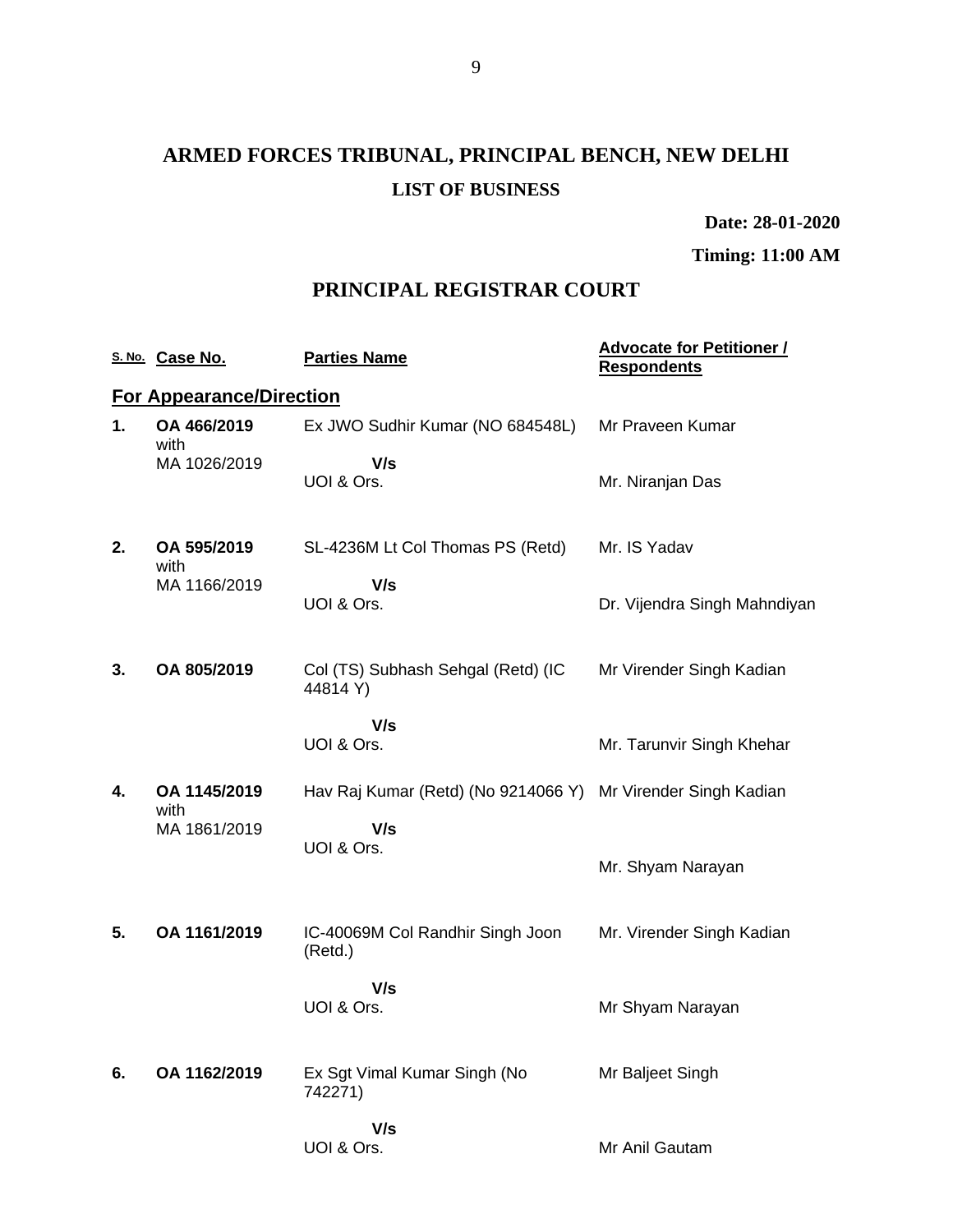| 7.  | OA 1163/2019                         | Nb Sub (Clk SD) Mukesh Kumar (JC<br>812391 K)                        | Mr Indra Sen Singh & Abhishek<br>Singh |
|-----|--------------------------------------|----------------------------------------------------------------------|----------------------------------------|
|     |                                      | V/s<br>UOI & Ors.                                                    | Mr. Neeraj, Sr. CGSC                   |
| 8.  | OA 1168/2019<br>with<br>MA 1914/2019 | Ex JWO Shekhar Bandopadhyay<br>$(677172-K)$                          | Mr. Ajit Kakkar & Associates           |
|     |                                      | V/s                                                                  |                                        |
|     |                                      | UOI & Ors.                                                           | Mr SD Windlesh                         |
| 9.  | OA 1169/2019<br>with<br>MA 1915/2019 | Ex JWO Anup Kumar Sasmal (676332- Mr. Ajit Kakkar & Associates<br>G) |                                        |
|     |                                      | V/s                                                                  |                                        |
|     |                                      | UOI & Ors.                                                           | Mr SR Swain                            |
| 10. | OA 1170/2019<br>with                 | Ex LS (RP) Shiv Kumar (No 135523 H) Mr Ved Prakash                   |                                        |
|     | MA 1916/2019                         | V/s                                                                  |                                        |
|     |                                      | UOI & Ors.                                                           | Mr Ashok Chaitanya                     |
| 11. | OA 1171/2019<br>with<br>MA 1917/2019 | Smt Cuckoo Bhatia W/o Late Lt Col<br>Prem Kumar Bhatia (IC 16884)    | Mr Anil Srivastava & Associates        |
|     |                                      | V/s                                                                  |                                        |
|     |                                      | UOI & Ors.                                                           | Mr. Satya Ranjan Swain                 |
| 12. | OA 1172/2019<br>with<br>MA 1918/2019 | Ex Sgt Muralidhara Rao Sonduru (No<br>761830 A)                      | Mr Praveen Kumar                       |
|     |                                      | V/s                                                                  |                                        |
|     |                                      | UOI & Ors.                                                           | Mr. S P Sharma                         |
| 13. | OA 1173/2019<br>with<br>MA 1919/2019 | Ex JWO Sudhir Kumar Saxena (No<br>651792L)                           | Mr Durgesh Kumar Sharma                |
|     |                                      | V/s                                                                  |                                        |
|     |                                      | UOI & Ors.                                                           | Mr. K K Tyagi                          |
| 14. | OA 1174/2019<br>with<br>MA 1920/2019 | Ex JWO Ram Nath Shukla (No<br>677814)                                | Mr. Baljeet Singh                      |
|     |                                      | V/s                                                                  |                                        |
|     |                                      | UOI & Ors.                                                           | Mr. Karan Singh Bhati, Sr CGSC         |
| 15. | OA 1178/2019                         | Ex JWO Shri Prasad (NO 670697B)                                      | Mr. Praveen Kumar                      |
|     |                                      | V/s                                                                  |                                        |
|     |                                      | UOI & Ors.                                                           | Mr Shyam Narayan                       |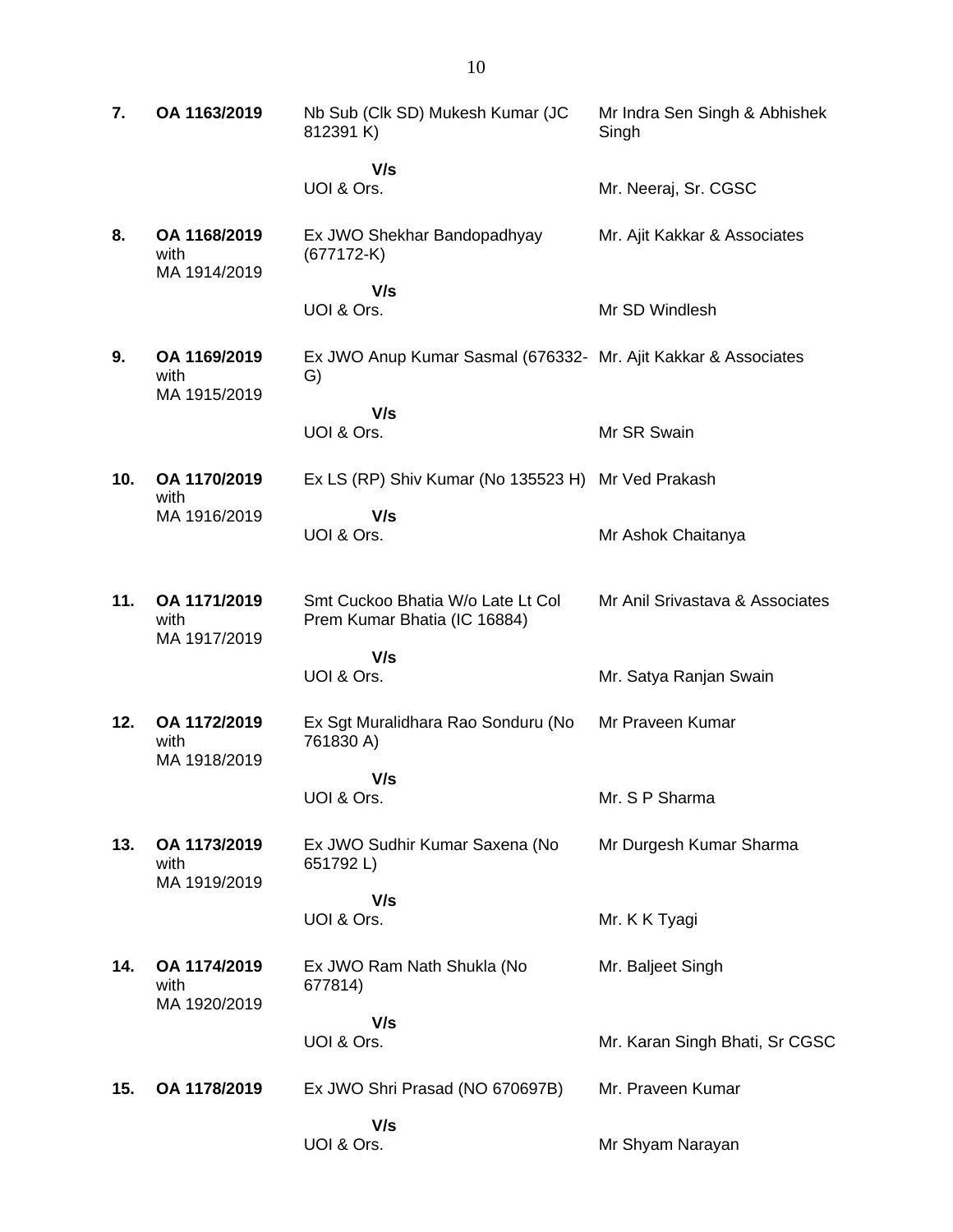| 16. | MA 1407/2019<br>ın                   | Wg Cdr R Sangwan (27743-K)                     | Mr. Ajit Kakkar              |
|-----|--------------------------------------|------------------------------------------------|------------------------------|
|     | OA 569/2019                          | V/s<br>UOI & Ors.                              | Mr. Harish V Shankar         |
| 17. | OA 1578/2019                         | JC-377469P Sub(JENE) Srenivasulu<br>Reddy M    | Mr. Virender Singh Kadian    |
|     |                                      | V/s<br>UOI & Ors.                              | Mr. Shyam Narayan            |
| 18. | OA 1579/2019                         | Ex JWO Bhagwan Yadav (751502)                  | Mr. Baljeet Singh            |
|     |                                      | V/s<br>UOI & Ors.                              | Ms. Suman Chauhan            |
| 19. | OA 1697/2019                         | Ex WO (HFO) Shiv Narayan (670158)              | Mr. Baljeet Singh            |
|     | with<br>MA 2625/2019                 | V/s<br>UOI & Ors.                              | Ms. Suman Chauhan            |
| 20. | OA 1698/2019                         | Cpl DK Jangir (Retd) (No 781881)               | Mr Manoj Kumar Gupta         |
|     | with<br>MA 2626/2019                 | V/s<br>UOI & Ors.                              | Mr. Harish V Shankar         |
| 21. | OA 1910/2019                         | No 15381687A Sep/DSC Rajan Pillai<br><b>KR</b> | Mr. Manoj Kr Gupta           |
|     |                                      | V/s<br>UOI & Ors.                              | Dr. Vijendra Singh Mahndiyan |
| 22. | OA 1915/2019                         | IC-75947W Maj Saket Puri                       | Mr. Gurbaksh Singh           |
|     |                                      | V/s<br>UOI & Ors.                              | None                         |
| 23. | OA 1916/2019<br>with                 | Sgt Girish Arya (No 905078L)                   | Mr. Ajit Kakkar & Associates |
|     | MA 2801/2019                         | V/s<br>UOI & Ors.                              | Mr. J S Yadav                |
| 24. | OA 1940/2019<br>with<br>MA 2811/2019 | NO 672573 Ex JWO Ganpat Rai<br>Saxena          | Mr. VS Kadian                |
|     |                                      | V/s<br>UOI & Ors.                              | Mr. Ashok Chaitanya          |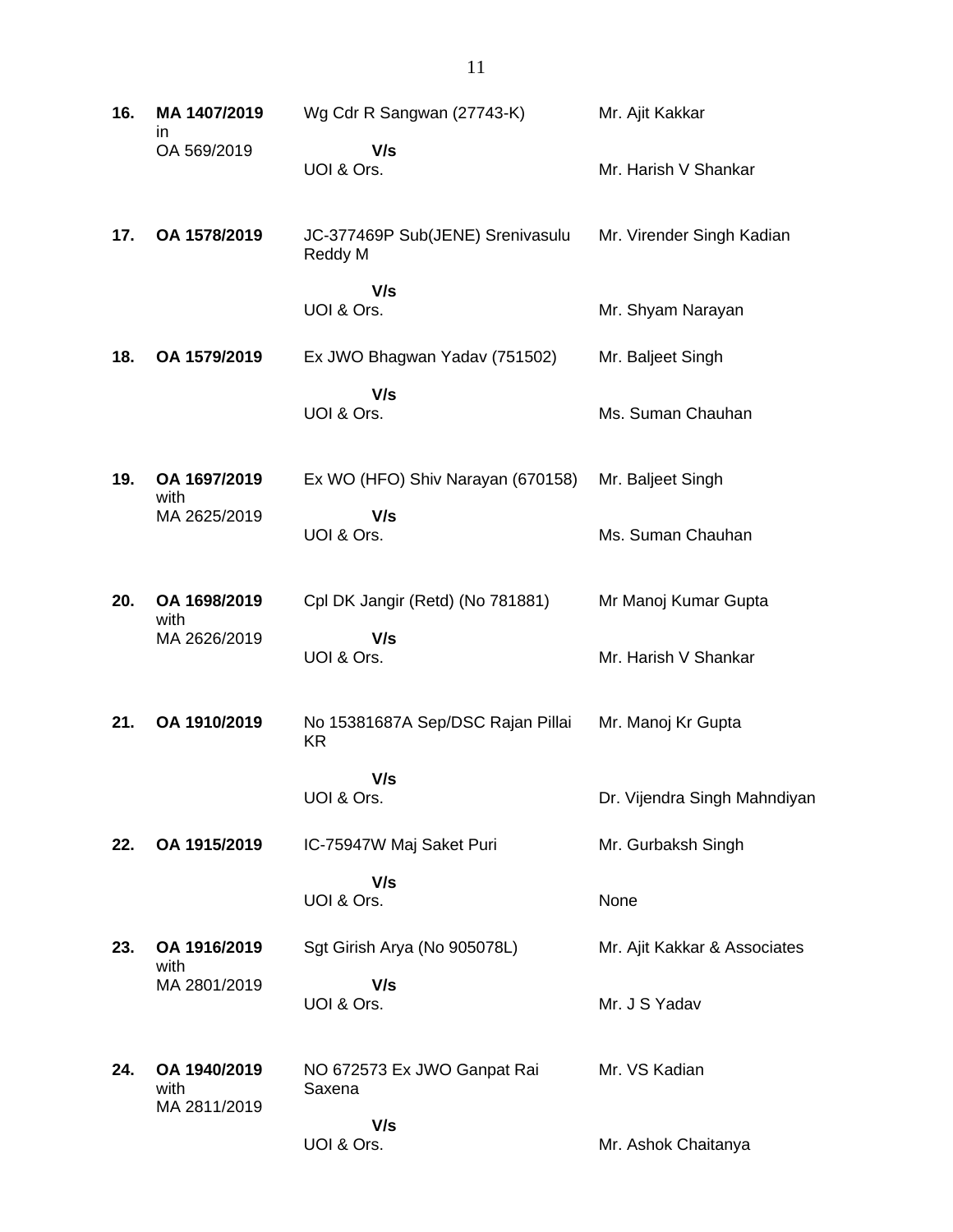| 25. | OA 1945/2019                         | Ex WO Arun Kumar Singh (716566-N)                                                   | Mr. Ajit Kakkar             |
|-----|--------------------------------------|-------------------------------------------------------------------------------------|-----------------------------|
|     |                                      | V/s<br>UOI & Ors.                                                                   | Mr. Satya Ranjan Swain      |
| 26. | OA 1949/2019<br>with<br>MA 2819/2019 | Wg Cdr Sarita Panwar W/o Late Sqn<br>Ldr Mahendra Singh Panwar (No<br>20178)<br>V/s | Mr Baljeet Singh            |
|     |                                      | UOI & Ors.                                                                          | Mr. Anil Kumar Gautam       |
| 27. | OA 1950/2019<br>with<br>MA 2820/2019 | Smt Neha W/O Late L/Nk Sunil Kumar<br>(NO 7778392Y)                                 | Mr. Pushpendra Kumar Dhaka  |
|     |                                      | V/s<br>UOI & Ors.                                                                   | None                        |
| 28. | OA 2074/2019                         | No. 4560232-K Sep Mukesh Kumar                                                      | Ms. Rashmi Singh            |
|     |                                      | V/s<br>UOI & Ors.                                                                   | None                        |
| 29. | OA 2075/2019                         | Sep Mushtaq Ahmed (10525623-P)                                                      | Ms. Archana Ramesh          |
|     |                                      | V/s<br>UOI & Ors.                                                                   | None                        |
| 30. | OA 2076/2019                         | No 5246528P Sep DSC Bimal Kumar<br>Thapa                                            | Mr US Maurya                |
|     |                                      | V/s<br>UOI & Ors.                                                                   | Mr. Satya Ranjan Swain      |
| 31. | OA 2077/2019                         | No. 14260010-N Nk/DSC Upendra<br>Kumar                                              | Mr. U S Maurya              |
|     |                                      | V/s<br>UOI & Ors.                                                                   | Mr. J S Yadav               |
| 32. | OA 2078/2019                         | LNk/DSC Inder Kant Jha (No<br>14911134L)                                            | Mr US Maurya                |
|     |                                      | V/s<br>UOI & Ors.                                                                   | Dr Vijendra Singh Mahndiyan |
| 33. | OA 2079/2019                         | No 8035072A Sep/DSC Kedareswar<br>Jena                                              | Mr US Maurya                |
|     |                                      | V/s<br>UOI & Ors.                                                                   | Ms. Barkha Babbar           |